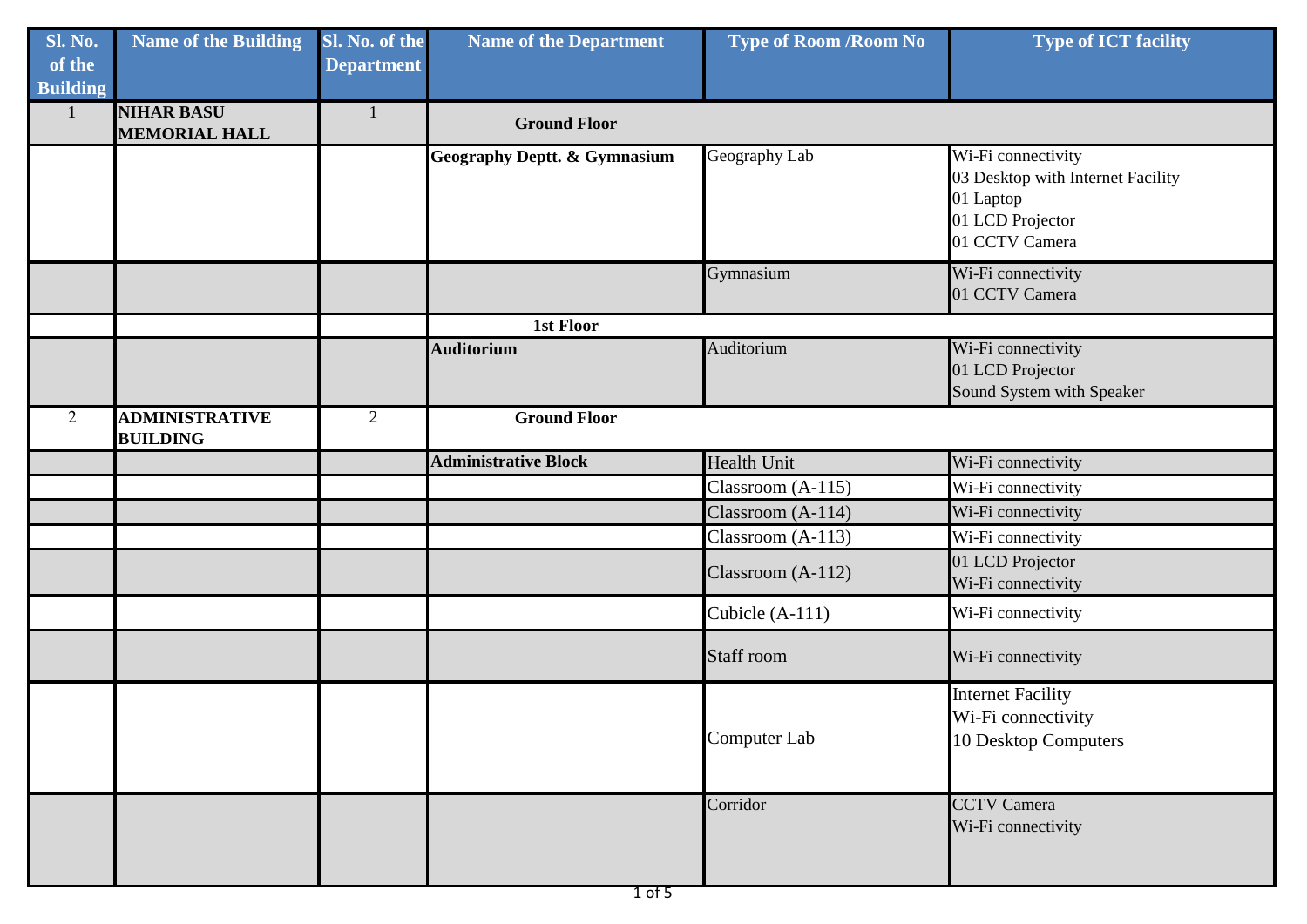| <b>Sl. No.</b><br>of the<br><b>Building</b> | <b>Name of the Building</b> | Sl. No. of the<br><b>Department</b> | <b>Name of the Department</b> | <b>Type of Room /Room No</b> | <b>Type of ICT facility</b>                                                                                                                                                             |
|---------------------------------------------|-----------------------------|-------------------------------------|-------------------------------|------------------------------|-----------------------------------------------------------------------------------------------------------------------------------------------------------------------------------------|
|                                             |                             |                                     | 1st Floor                     |                              |                                                                                                                                                                                         |
|                                             |                             |                                     | <b>Administrative Block</b>   | Principal's Chamber          | <b>Internet Facility</b><br>Wi-Fi connectivity<br>03 Desktop Computers<br>01 Laser Printer with Scanner<br>01 Dot Matrix Printer<br>01 LCD Projector<br>02 Laptop<br><b>CCTV Camera</b> |
|                                             |                             |                                     |                               | <b>Accounts</b>              | 02 Desktop Computers<br>01 Laser Printer with Scanner<br>02 Laptops<br>Internet<br>Wi-Fi connectivity                                                                                   |
|                                             |                             |                                     |                               | <b>Head Clerk Chamber</b>    | <b>Internet Facility</b><br>Wi-Fi connectivity<br>01 Desktop Computer<br>01 Laser Printer                                                                                               |
|                                             |                             |                                     |                               | <b>Cash Counter</b>          | <b>Internet Facility</b><br>Wi-Fi connectivity<br>01 Desktop Computer<br>01 Laser Printer<br>01 Laptop<br><b>CCTV</b> Camera                                                            |
|                                             |                             |                                     |                               | Office                       | <b>Internet Facility</b><br>Wi-Fi connectivity<br>02 Desktop Computers<br>02 Laser Printer<br>02 Scanner<br>02 Laptops<br><b>CCTV</b> Camera                                            |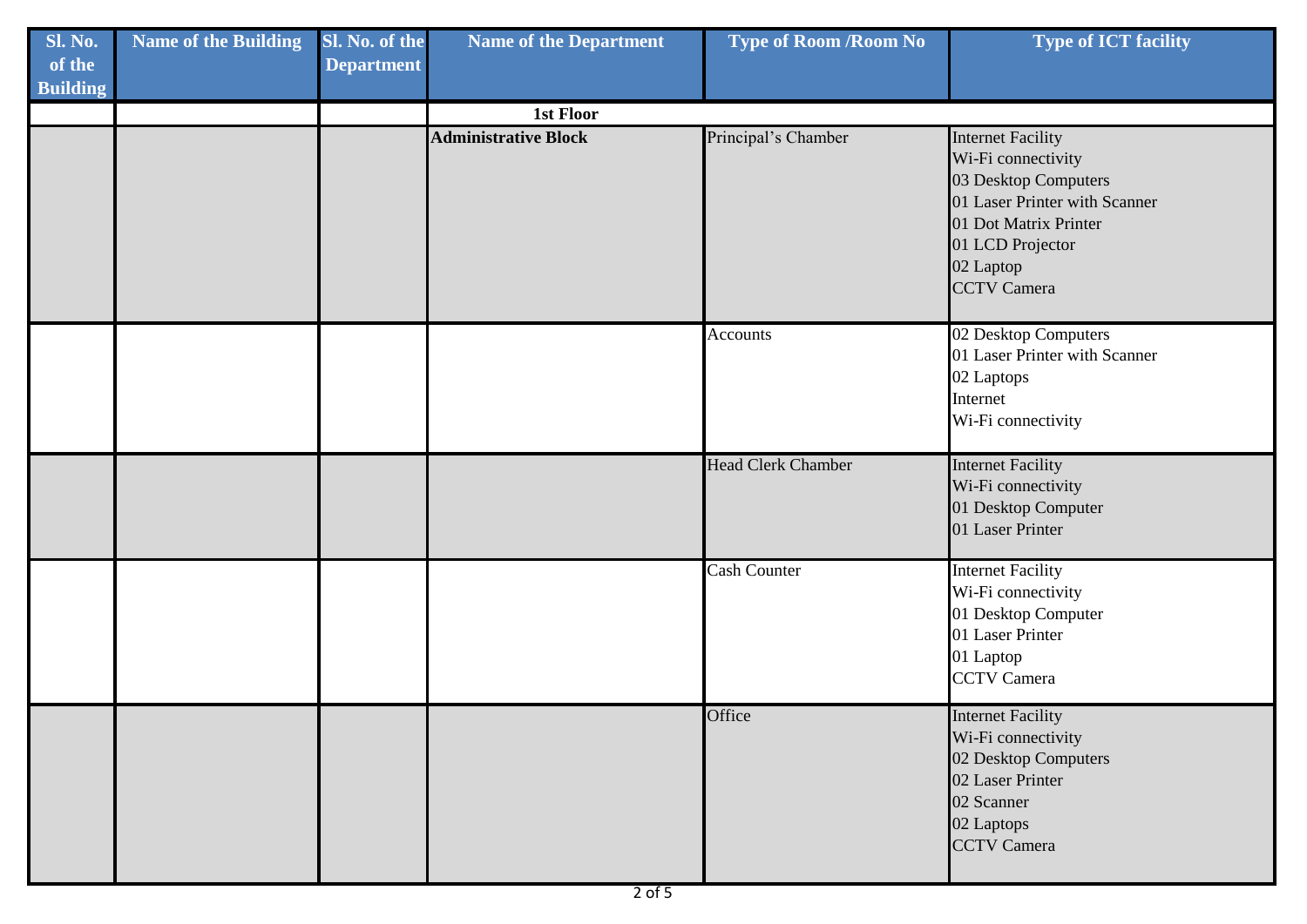| Sl. No.<br>of the<br><b>Building</b> | <b>Name of the Building</b> | Sl. No. of the<br><b>Department</b> | <b>Name of the Department</b> | <b>Type of Room / Room No</b>        | <b>Type of ICT facility</b>                    |
|--------------------------------------|-----------------------------|-------------------------------------|-------------------------------|--------------------------------------|------------------------------------------------|
|                                      |                             |                                     |                               | <b>Bursar Room</b>                   | <b>Internet Facility</b><br>Wi-Fi connectivity |
|                                      |                             |                                     |                               |                                      | 01 Desktop Computer                            |
|                                      |                             |                                     |                               |                                      | 01 Laser Printer                               |
|                                      |                             |                                     |                               | Stock Room (A-205)                   |                                                |
|                                      |                             |                                     | <b>Bengali Deptt.</b>         | Bengali Deptt. (A-204)               | Wi-Fi connectivity                             |
|                                      |                             |                                     |                               |                                      | 02 Laptops                                     |
|                                      |                             |                                     |                               |                                      | <b>LCD</b> Projector                           |
|                                      |                             |                                     |                               | Classroom (A-203)                    | Wi-Fi connectivity                             |
|                                      |                             |                                     |                               | Classroom (A-202)                    | Wi-Fi connectivity                             |
|                                      |                             |                                     |                               | Classroom (A-201)                    | Wi-Fi connectivity                             |
|                                      |                             |                                     |                               |                                      | 01 LCD Projector                               |
|                                      |                             |                                     |                               | Corridor                             | <b>CCTV Camera</b>                             |
|                                      |                             |                                     |                               |                                      | Wi-Fi connectivity                             |
| 3                                    | <b>OLD BUILDING</b>         | 3                                   | <b>Ground Floor</b>           |                                      |                                                |
|                                      |                             |                                     |                               | <b>NCC Unit</b>                      | 01 Desktop Computer                            |
|                                      |                             |                                     |                               | Canteen                              | Wi-Fi connectivity                             |
|                                      |                             |                                     |                               | Classroom (A-106)                    | Wi-Fi connectivity                             |
|                                      |                             |                                     |                               | Classroom (A-105)                    | Wi-Fi connectivity                             |
|                                      |                             |                                     | <b>Sanskrit Deptt.</b>        | Sanskrit Classroom (A-104)           | 01 Desktop Computer                            |
|                                      |                             |                                     |                               | Ladies Common Room (A-103)           |                                                |
|                                      |                             |                                     |                               | <b>Electricity Room (Meter Room)</b> |                                                |
|                                      |                             |                                     |                               | Corridor                             | <b>CCTV</b> Camera                             |
|                                      |                             |                                     | <b>Education Deptt.</b>       | Classroom $(A-102)$                  | 01 Desktop Computer for Education Deptt.       |
| $\overline{4}$                       | <b>Library Building</b>     | $\overline{4}$                      | <b>Ground Floor</b>           |                                      |                                                |
|                                      |                             |                                     | Library                       | <b>Stack Room</b>                    | Wi-Fi connectivity                             |
|                                      |                             |                                     |                               | Lounge                               | <b>CCTV Camera</b>                             |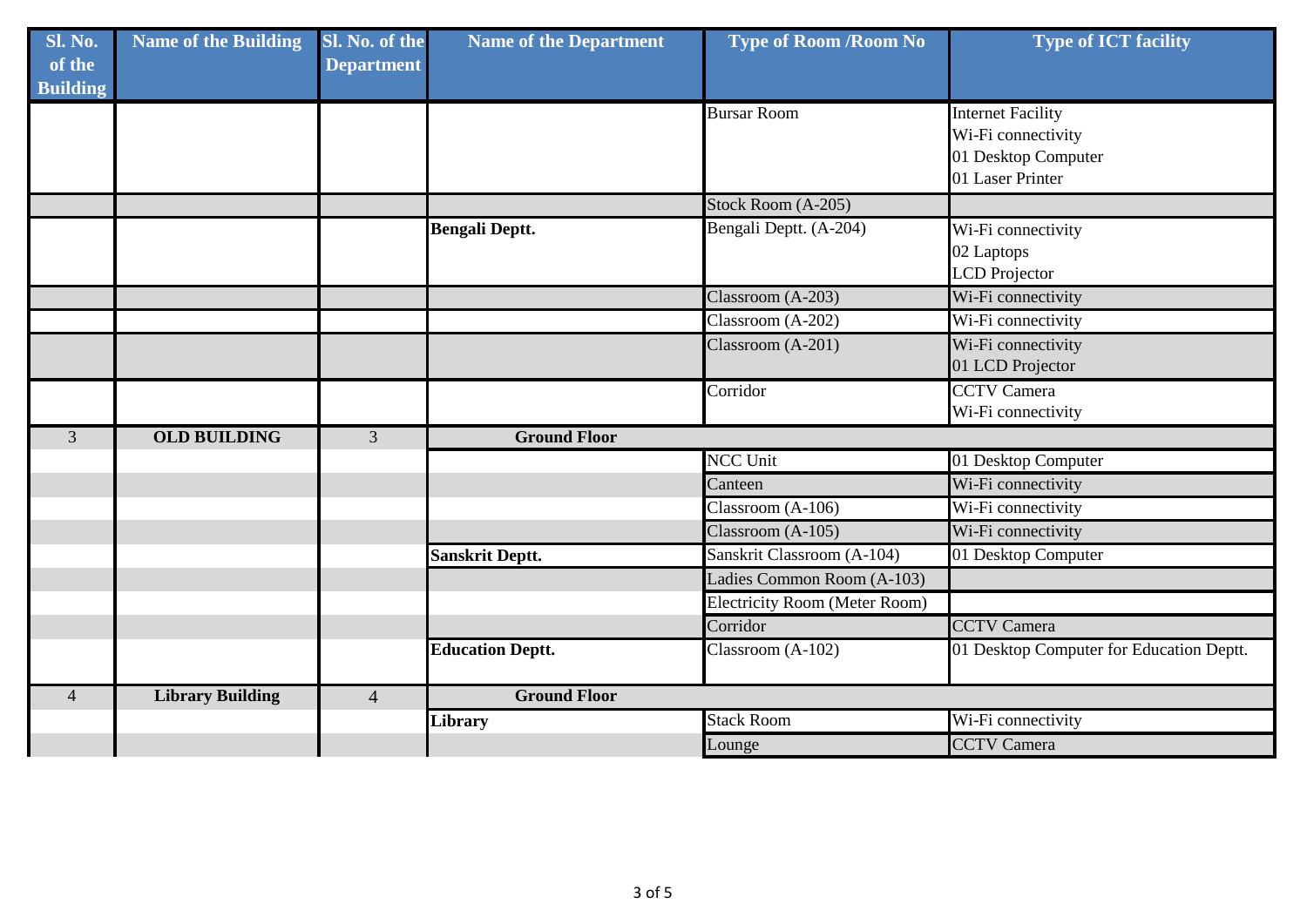| Sl. No.<br>of the<br><b>Building</b> | <b>Name of the Building</b> | Sl. No. of the<br><b>Department</b> | <b>Name of the Department</b>   | <b>Type of Room /Room No</b> | <b>Type of ICT facility</b>                                                                                                        |
|--------------------------------------|-----------------------------|-------------------------------------|---------------------------------|------------------------------|------------------------------------------------------------------------------------------------------------------------------------|
|                                      |                             |                                     |                                 | Librarian Chamber            | <b>Internet Facility</b><br>Wi-Fi connectivity<br>01 Desktop Computer<br>01 Laptop<br>01 Laser Printer                             |
|                                      |                             |                                     |                                 | <b>Library Reading Room</b>  | Wi-Fi connectivity<br><b>Internet Facility</b><br>08 Desktop Computers<br>01 Laser Printer<br><b>CCTV</b> Camera                   |
|                                      |                             |                                     | <b>1st Floor</b>                |                              |                                                                                                                                    |
|                                      |                             |                                     | <b>IQAC</b>                     | <b>IQAC</b> (L-205)          | Internet<br>Wi-Fi connectivity<br>01 LCD Projector<br>02 Desktop Computer<br>01 Camera Set for Emodule Preparation<br>Sound System |
|                                      |                             |                                     | <b>English Deptt.</b>           | Classroom (L-204)            | Wi-Fi connectivity<br>02 Laptop<br>01 LCD Projector<br>Sound System                                                                |
|                                      |                             |                                     | <b>Political Science Deptt.</b> | Classroom (L-201)            | Wi-Fi connectivity<br>02 Laptop<br>01 LCD Projector                                                                                |